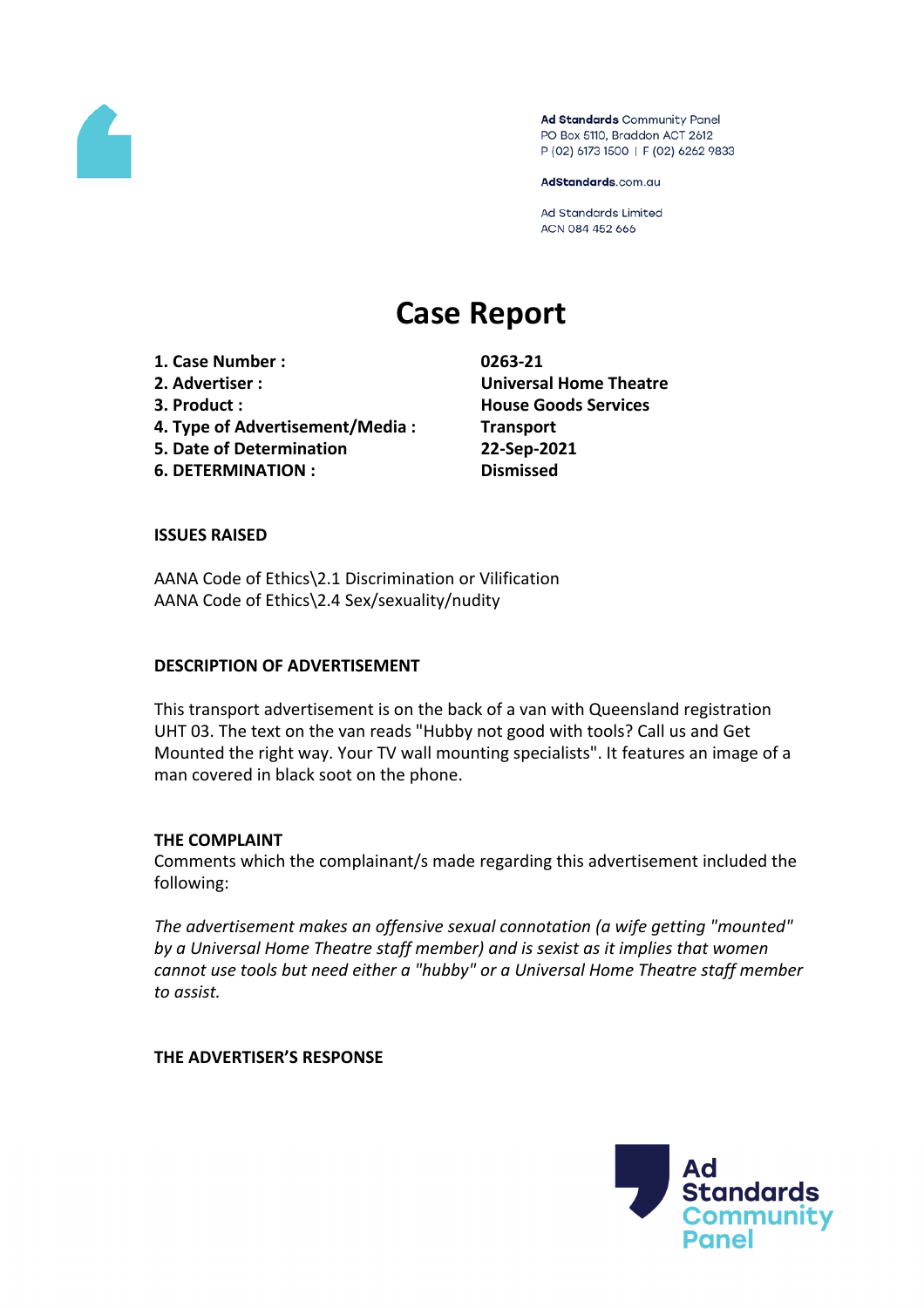

Comments which the advertiser made in response to the complainant/s regarding this advertisement include the following:

*Advertiser did not provide a response.*

# **THE DETERMINATION**

The Ad Standards Community Panel (the Panel) considered whether this advertisement breaches Section 2 of the AANA Code of Ethics (the Code).

The Panel noted the complainant's concerns that the advertisement uses an offensive sexual connotation, and is sexist towards women.

The Panel viewed the advertisement and noted the advertiser did not respond.

**Section 2.1: Advertising or Marketing Communication shall not portray people or depict material in a way which discriminates against or vilifies a person or section of the community on account of race, ethnicity, nationality, gender, age, sexual preference, religion, disability, mental illness or political belief.**

The Panel noted the AANA Practice Note which provides guidance on the meaning of: Discrimination - unfair or less favourable treatment Vilification - humiliates, intimidates, incites hatred, contempt or ridicule Gender - male, female or trans-gender characteristics Age - based on a person's actual age (i.e. from the date they were born) and not a person's biological age (i.e. how old they may appear).

# **Does the advertisement portray material in a way which discriminates against or vilifies a person on account of gender or age?**

## Women

The Panel noted the complainant's concern that the advertisement is sexist towards women by suggesting that women cannot use tools but rather need a "hubby" or a person from the advertised business to assist them.

The Panel considered that the advertisement does not suggest that women are unable to perform tasks relating to home entertainment installation themselves. The Panel considered that the advertisement suggests that if a person's spouse is unable or unwilling to perform the task, and they are either unwilling or unable to perform the task themselves, then the advertised business is available, however there is no derogatory or patronising language in the advertisement aimed at women.

Men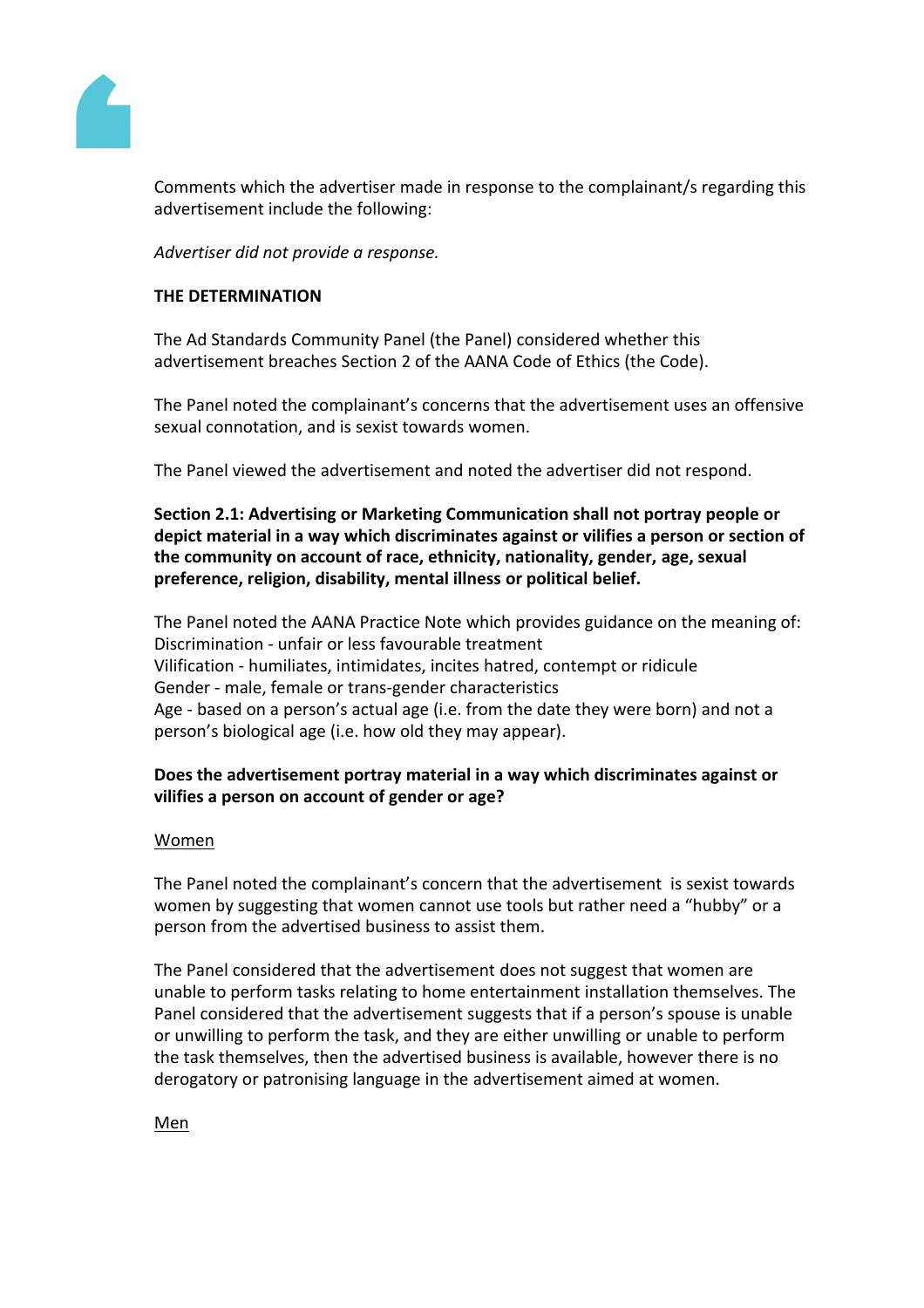

The Panel considered whether the suggestion that a man is unable to install home entertainment equipment, to the point that he appears to have been electrocuted (as per the image), is discriminatory.

The Panel considered that while there is a direct reference to gender in the advertisement, due to the phrase "Hubby not good with his tools?", there is no suggestion that all men would be unable to perform such tasks. The Panel considered that the more common stereotype is that men are very capable and are the first choice for such tasks.

The Panel considered that the advertisement uses generalised language as a question to ask the viewer, rather than a statement such as "husbands aren't good with their tools". The Panel considered that this phrasing supported the view that the advertisement is referring to individuals and their own skills rather than a comment on gender.

## **Section 2.1 conclusion**

Finding that the advertisement did not portray material in a way which discriminates against or vilifies a person or section of the community on account of gender or race, the Panel determined that the advertisement did not breach Section 2.1 of the Code.

# **Section 2.4: Advertising or Marketing Communications shall treat sex, sexuality and nudity with sensitivity to the relevant audience.**

The Panel noted the Practice Note for the Code states:

*"Overtly sexual depictions where the depiction is not relevant to the product or service being advertised are likely to offend Prevailing Community Standards and be unacceptable. Full frontal nudity and explicit pornographic language are not permitted. The use of the word "sex" does not, of itself, make an advertisement unacceptable. However, such advertisements must not contain images that are overtly sexual and inappropriate having regard to the relevant audience."*

# **Does the advertisement contain sex?**

The Panel considered whether the advertisement contained sex. The Panel noted the definition of sex in the Practice Note is "sexual intercourse; person or persons engaged in sexually stimulating behaviour".

The Panel noted that a reference to being "mounted" may be considered to be a reference to sex, however considered that the advertisement does not depict sex.

## **Does the advertisement contain sexuality?**

The Panel noted the definition of sexuality in the Practice Note is "the capacity to experience and express sexual desire; the recognition or emphasis of sexual matters".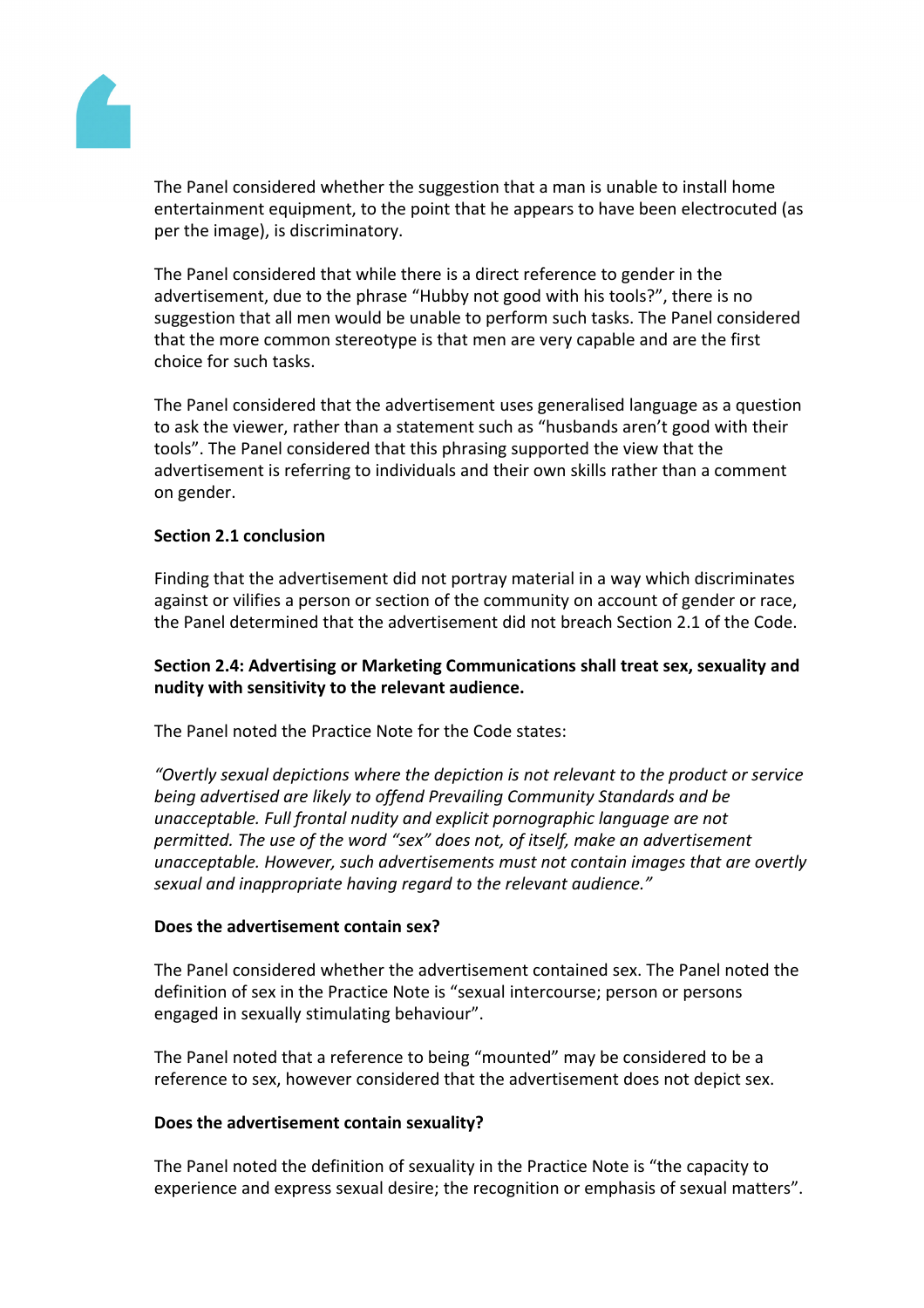

The Panel noted that the advertisement uses the phrase "Call us and Get Mounted the right way" and considered that some members of the community may consider such a phrase to be sexualised. The Panel considered that the advertisement did contain sexuality.

#### **Does the advertisement contain nudity?**

The Panel noted that the definition of nudity in the Practice Note is "the depiction of a person without clothing or covering; partial or suggested nudity may also be considered nudity".

The Panel noted that the advertisement depicts a man however he is clothed. The Panel considered that the advertisement did not contain nudity.

#### **Is the issue of sexuality treated with sensitivity to the relevant audience?**

The Panel considered the meaning of 'sensitive' and noted that the definition of sensitive in this context can be explained as indicating that 'if you are sensitive to other people's needs, problems, or feelings, you show understanding and awareness of them.' (https://www.collinsdictionary.com/dictionary/english/sensitive).

The Panel considered that the requirement to consider whether sexual suggestion is 'sensitive to the relevant audience' requires them to consider who the relevant audience is and to have an understanding of how they might react to or feel about the advertisement – the concept of how subtle sexual suggestion is or might be is relevant to the Panel considering how some sections of the community, such as children, might perceive the advertisement.

The Panel noted that the advertisement was located on the back of a vehicle and considered that the relevant audience was likely to be broad and include children.

The Panel considered that the statement, "Call us and Get Mounted the right way" may be understood by adult audiences to be referring to sexual relations. However the Panel considered that this was not a phrase which would be easily understood or interpreted by children to have a clear sexual connotation.

The Panel considered that there is a clear alternative to the phrase, being that the advertised business would be able to mount a television, particularly when noting that the banner underneath the phrase states "Your TV wall mounting specialists".

The Panel noted that it had consistently determined that advertising with mild sexual references, which would not easily be understood to be sexual by children, were seen to treat the issue of sex, sexuality and nudity with sensitivity to the relevant audience (0057-19, 0094-19, 0145-19, 0218-20). Consistent with previous determinations, the Panel considered that the mild level of sexuality in the advertisement was not inappropriate for a broad audience which would include children.